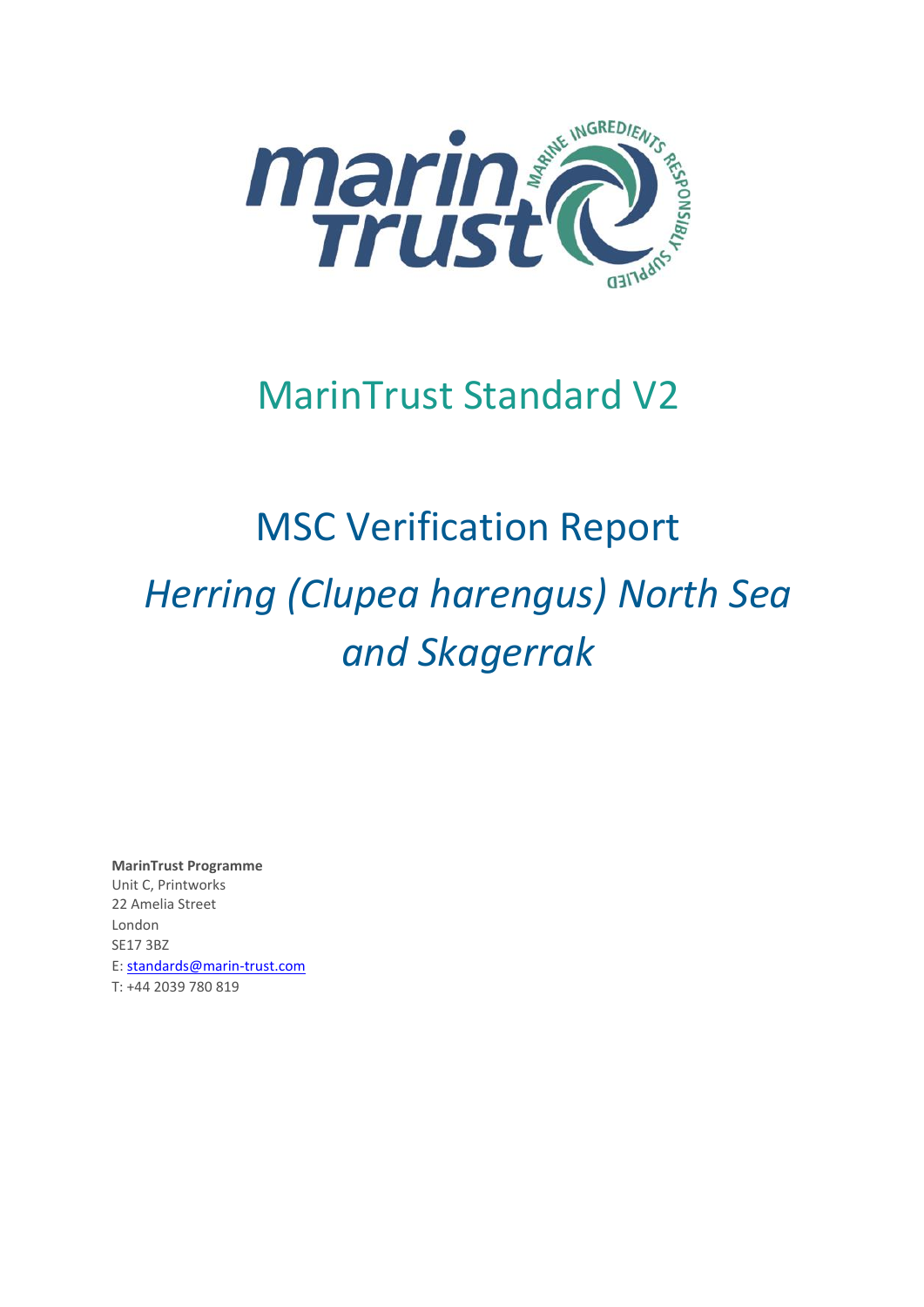

## Table 1 Application details and summary of the assessment outcome

| <b>Fishery For Verification</b>                     | Species:                 | Herring Clupea harengus        |  |
|-----------------------------------------------------|--------------------------|--------------------------------|--|
|                                                     | Geographical area:       | FAO Area 27 Atlantic Northeast |  |
|                                                     | Stock:                   | North Sea and Skagerrak        |  |
|                                                     | Gear:                    | Trawl, Purse seine             |  |
| <b>MSC Certification</b><br><b>Report Reference</b> | Norway North Sea herring |                                |  |
| Date                                                | February 2022            |                                |  |
| <b>Report Code</b>                                  | MSCV <sub>3</sub>        |                                |  |
| Assessor                                            | <b>Conor Donnelly</b>    |                                |  |

| Application details and summary of the assessment outcome |                       |                                   |  |
|-----------------------------------------------------------|-----------------------|-----------------------------------|--|
| Company Name(s): TripleNine Vedde AS, Karmsund Protein AS |                       |                                   |  |
| Country: Norway                                           |                       |                                   |  |
| Email address:                                            |                       | <b>Applicant Code:</b>            |  |
| <b>Certification Body Details</b>                         |                       |                                   |  |
| Name of Certification Body:                               |                       | <b>Global Trust Certification</b> |  |
| Assessor                                                  | <b>Conor Donnelly</b> |                                   |  |
| <b>Verification Period</b>                                | To February 2022      |                                   |  |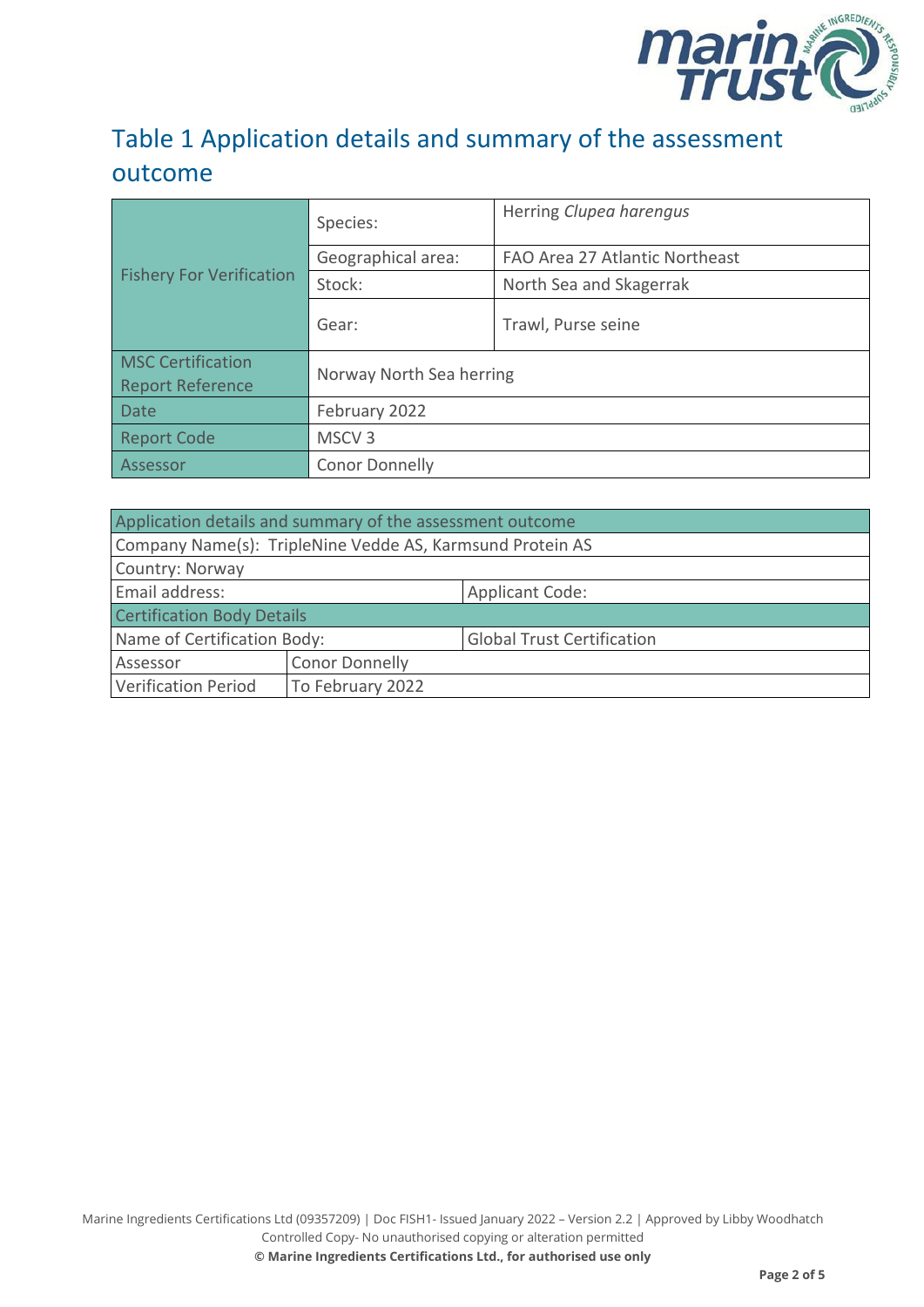## <span id="page-2-0"></span>Table 2 Summary of Results

| Verification                | <b>MSC Report</b>                                                                               | MarinTrust applicant                                 | <b>Results</b> |
|-----------------------------|-------------------------------------------------------------------------------------------------|------------------------------------------------------|----------------|
| Scope (Species and<br>Area) | Herring Clupea harengus;<br>North Sea, ICES Division<br>4, within EEZ of<br>Norway              | Herring Clupea<br>harengus; North Sea &<br>Skagerrak | Scope matches  |
| <b>Stock</b>                | North Sea herring                                                                               | North Sea and Skagerrak Scope matches<br>herring     |                |
| <b>Vessel list</b>          | All registered vessels in<br>the Norwegian fleet<br>fishing within the Unit of<br>Certification | Potentially all Norwegian Scope matches<br>fleet     |                |

#### Determination

The Stock is defined by ICES as herring (*Clupea harengus*) in Subarea 4 and divisions 3.a and 7.d, autumn spawners (North Sea, Skagerrak and Kattegat, eastern English Channel), which matches that assessed in the MSC report and referred to by the MarinTrust applicant. Scope and vessel list also match.

The applicant is sourcing from an MSC fishery and the scope of the client's application with regard this species/stock and the MSC UoA matches. Accordingly, the stock is automatically **APPROVED** in line with section 1.2 of the MarinTrust Standard v2.0.

Notes for On-site Auditor

NA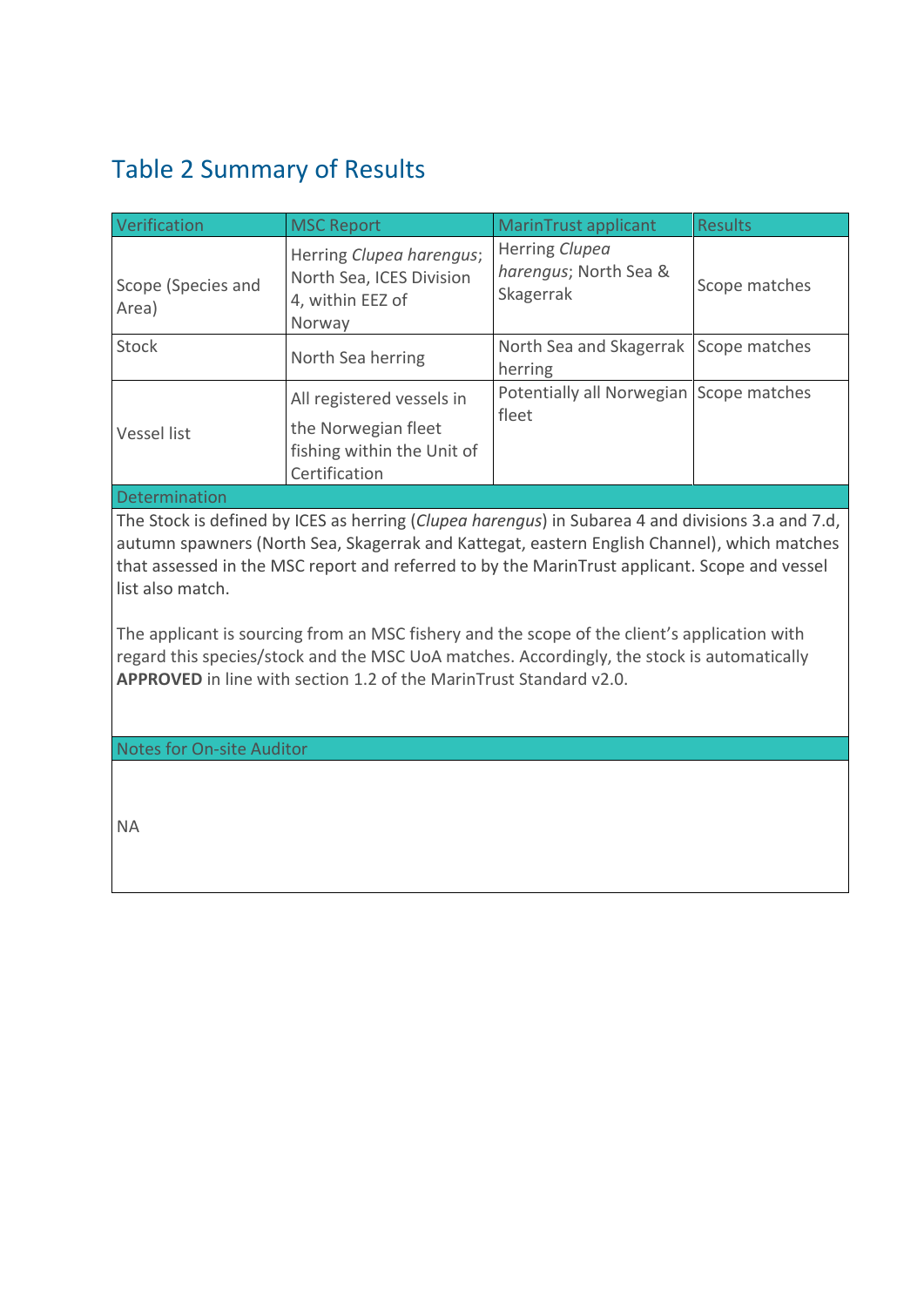

### Assessor Guidance

#### **HOW TO COMPLETE THIS VERIFICATION REPORT**

The process for completing the template for MSC Verification is as follows:

- 1. Compare the scopes of the MSC certification and the MarinTrust applicant fishery. Use **T[ABLE](#page-3-0) 3**. definitions to complete Results section.
- 2. Reach a final approval recommendation. After completing Scope **T[ABLE](#page-3-0) 3** the assessment team will be able to provide a final decision on approval. Results shown in **T[ABLE](#page-2-0) 2**.

## <span id="page-3-0"></span>Table 3 Scope definitions according to standards

| <b>Definition</b>               | <b>MSC Unit of</b><br>Certification<br>Definition (V1.3) | <b>MSC Unit of Certification</b><br><b>Definition (MSC</b><br><b>Fisheries Certification</b><br>Requirements v 2.0)                                                                       | <b>MARINTRUST Unit of</b><br><b>Approval definition</b>                                                                                                                                            | Scope comparison     |
|---------------------------------|----------------------------------------------------------|-------------------------------------------------------------------------------------------------------------------------------------------------------------------------------------------|----------------------------------------------------------------------------------------------------------------------------------------------------------------------------------------------------|----------------------|
| <b>Target</b><br><b>Species</b> | The target species                                       | The target species                                                                                                                                                                        | Intended species which<br>is sought after and the<br>focus of fishing effort                                                                                                                       |                      |
| <b>Results</b>                  | <b>NA</b>                                                | <b>Herring Clupea</b><br>harengus                                                                                                                                                         | <b>Herring Clupea</b><br>harengus                                                                                                                                                                  | <b>Scope matches</b> |
| <b>Stock</b><br>Definition      | The target stock (s)                                     | A description of the<br>biological unit stock<br>exploited by the fishery,<br>as commonly used in<br>management and<br>assessment reports (e.g.<br>North Sea spring<br>spawning herring). | Subpopulation of<br>species which is self-<br>sustaining within a<br>distinct area, as<br>commonly used in<br>management and<br>assessment reports<br>(e.g. North Sea spring<br>spawning herring). |                      |
| <b>Results</b>                  | <b>NA</b>                                                | North Sea stock                                                                                                                                                                           | North Sea, Skagerrak                                                                                                                                                                               | <b>Scope matches</b> |
| Geographic<br>Area              |                                                          | A description of the<br>geographic area within<br>which the fishery is<br>undertaken. This may be<br>only a part or the entire<br>stock unit included                                     | Area of the sea<br>designated by the FAO<br>and ICES                                                                                                                                               |                      |

Marine Ingredients Certifications Ltd (09357209) | Doc FISH1- Issued January 2022 – Version 2.2 | Approved by Libby Woodhatch Controlled Copy- No unauthorised copying or alteration permitted